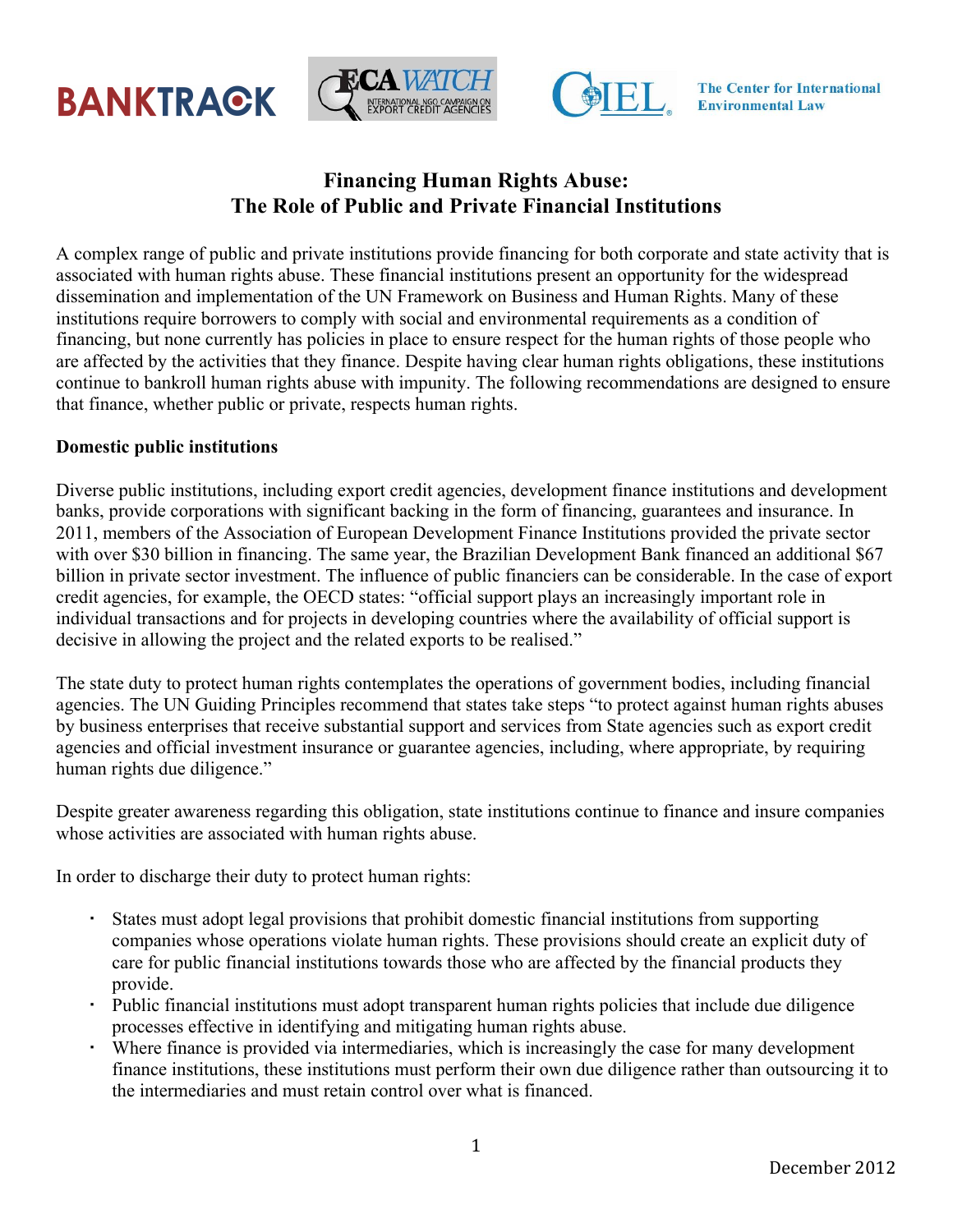- Public financial institutions must develop the necessary capacity, hire staff and designate resources to undertake effective human rights due diligence.
- Public financial institutions must disclose public information regarding the application of their human rights policies.
- States must provide meaningful opportunities for those whose human rights are violated by publiclysupported activities to access remedy. States must make these opportunities known to affected individuals and communities.

## **Multilateral public institutions**

States are not relieved of their duties under international law to respect, to protect and to fulfill human rights when they act collectively through multilateral development banks (MDBs) like the World Bank Group (WBG). Nor can states, as borrowers, ignore their human rights obligations in implementing projects financed by MDBs. As a UN specialized agency, the WBG has an additional responsibility to act consistently with the UN Charter, which requires "[u]niversal respect for, and observance of, human rights and fundamental freedoms for all..." The UN Committee on Economic, Social and Cultural Rights has also observed that international agencies, such as the World Bank, "should act as advocates of projects and approaches which contribute … to enhanced enjoyment of the full range of human rights." Individually and collectively, states have the duty to ensure that their decisions do not lead to human rights abuse. This duty is also reflected in the UN Guiding Principles on Business and Human Rights. The commentary to the Guiding Principles states that, "States retain their international human rights law obligations when they participate in such [international financial] institutions." In addition, the Maastricht Principles on Extra-Territorial Obligations provide useful interpretative support to the Guiding Principles, clarifying that a state must take all reasonable steps to ensure that the relevant organization acts consistently with its own international human rights obligations.

The International Finance Corporation (IFC), the private sector lending arm of the WBG, recently completed a review of its Policy and Performance Standards on Social and Environmental Sustainability. The revised policies, which came into effect in January 2012, made important progress in recognizing the human rights responsibilities of its clients, but fell far short of adopting the human rights due diligence requirements necessary to support its clients in the discharge of those responsibilities. For example, the IFC does not require human rights impact assessments, merely indicating in a footnote that the client may wish to undertake human rights due diligence in limited, high risk circumstances.

The public sector lending arm of the WBG—the International Bank for Reconstruction and Development and the International Development Association—has just launched a two-year review of its environmental and social policies, known as the safeguard policies. The safeguard policies are an important body of soft law, long seen as the leading standard for development finance. The review provides an opportunity for the WBG to reclaim its leadership in standard-setting by adopting robust human rights requirements. This alone, however, is insufficient. The safeguard policies apply to a shrinking percentage of the Bank's operations. Over the last few years, the WBG has developed new lending instruments, such as the recently approved Program-for-Results, with custom-made policies that often lack clarity.

As Governors of the World Bank Group, states should do the following in order to fulfill their human rights obligations and those of the WBG:

 Adopt national level policies on human rights and development that guide government engagement in MDBs, including withholding support for MDB-financed activities for which the MDB and its client have not conducted and published human rights due diligence 120 days in advance of consideration by the Board of Directors of the respective MDB;